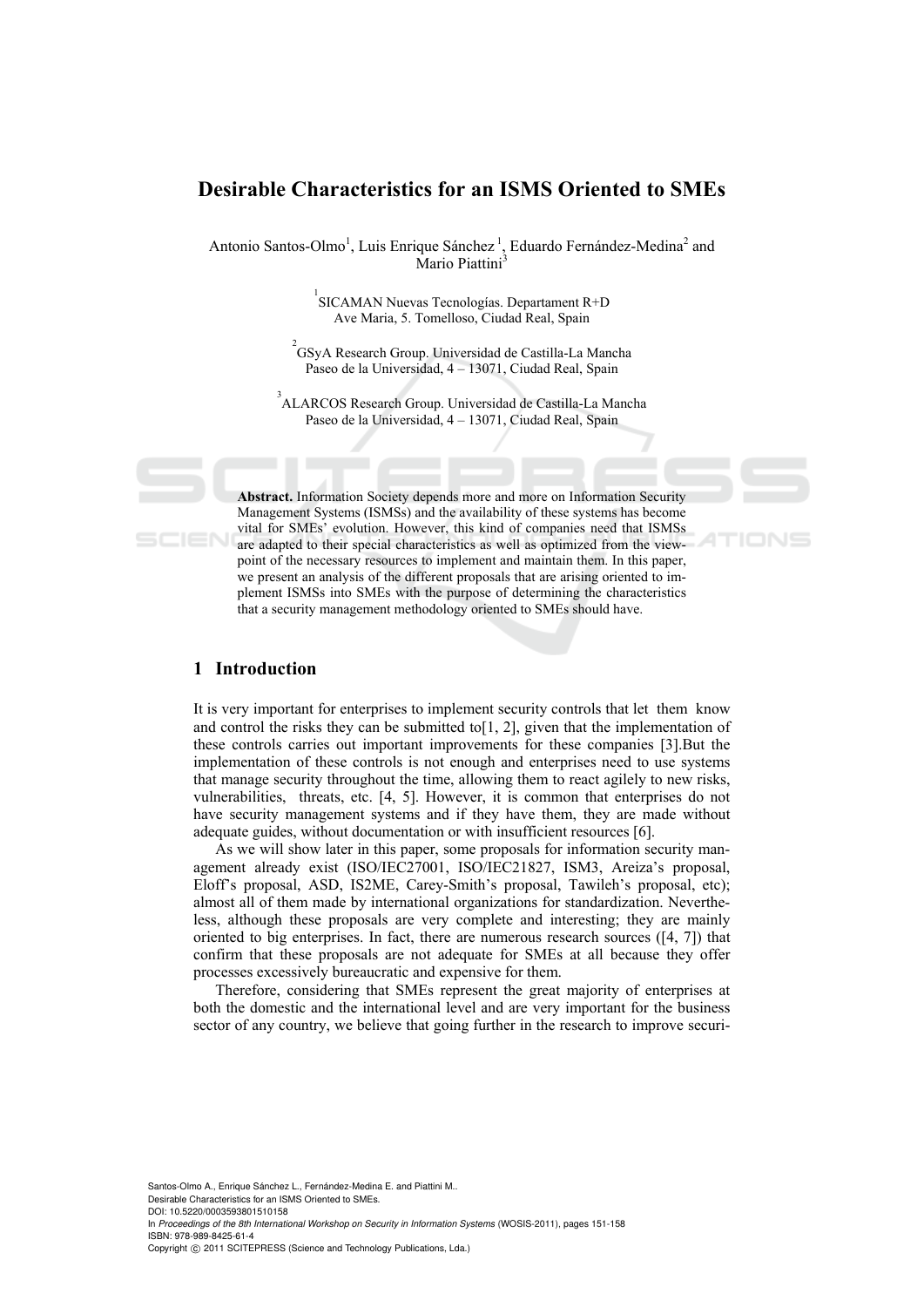ty management for this kind of enterprises can generate important contributions. This can help improve not only SMEs' security but also their level of competitiveness. For this reason, in the last years, we have created a methodology (MMSM-SME) for security management and the establishment of the maturity level of SMEs' information systems [8-10]. In addition, we have built a tool to fully automatize the methodology [11], and we have applied it to actual cases [12]. This has allowed us to validate the methodology as well as the tool.

The paper continues in Section 2, describing the existing methodologies and models for security management and their current tendency in the case of SMEs. In Section 3, we analyze the characteristics that the new methodology should have to be adapted to SMEs. These characteristics have been obtained through the application of the "action-research" method to actual cases. In section 4, the activities composing the new methodology and their main characteristics are introduced. At last, in Section 5, we conclude by indicating the work we will develop in the future.

# **2 Developed Work**

With the purpose of reducing the lacks shown in the previous section as well as the losses caused by them, a great number of processes, frameworks and information security methods, whose need of implementation is being more and more acknowledged and considered by organizations, have appeared. However, as shown before, they are inefficient in the case of SMEs.

ION

Regarding the most outstanding standards, we have been able to prove that the majority of security management models have been based on ISO/IEC17799 and ISO/IEC27002 international standards and that the most successful security management models in big enterprises are ISO/IEC27001, COBIT and ISM3 but they are very difficult to implement and demand a too high investment that the majority of SMEs cannot make [13]. Although new very interesting proposals oriented to this kind of companies are arising, they face problems in a very incomplete way.

Among the main security management standards we can find:

- ISO/IEC27001 [14]: This standard was tailored to provide a model for the establishment, implementation, operation, monitoring, review, maintenance and improvement of ISMS. ISO/IEC27001 gives total freedom to decide the criteria to establish the security global process and choose the method to analyze, evaluate and manage risks.
- ISO/IEC20000 [15] and ITIL [16]: They consist of a wide set of management procedures created to make it easier for organizations to achieve quality and efficiency in IT operations.
- COBIT [17]: COBIT is a methodology for the adequate control of technology projects, information flows and the risks that the lack of adequate controls implies.
- ISM3 [18]: This management model of security and its maturity is oriented to implement an ISMS and define different security levels where each one of them can be the final objective of an organization.

When studying the existing literature we have found several attempts (see Figure 1) to solve the problem of applying the traditional ISMS systems to SMEs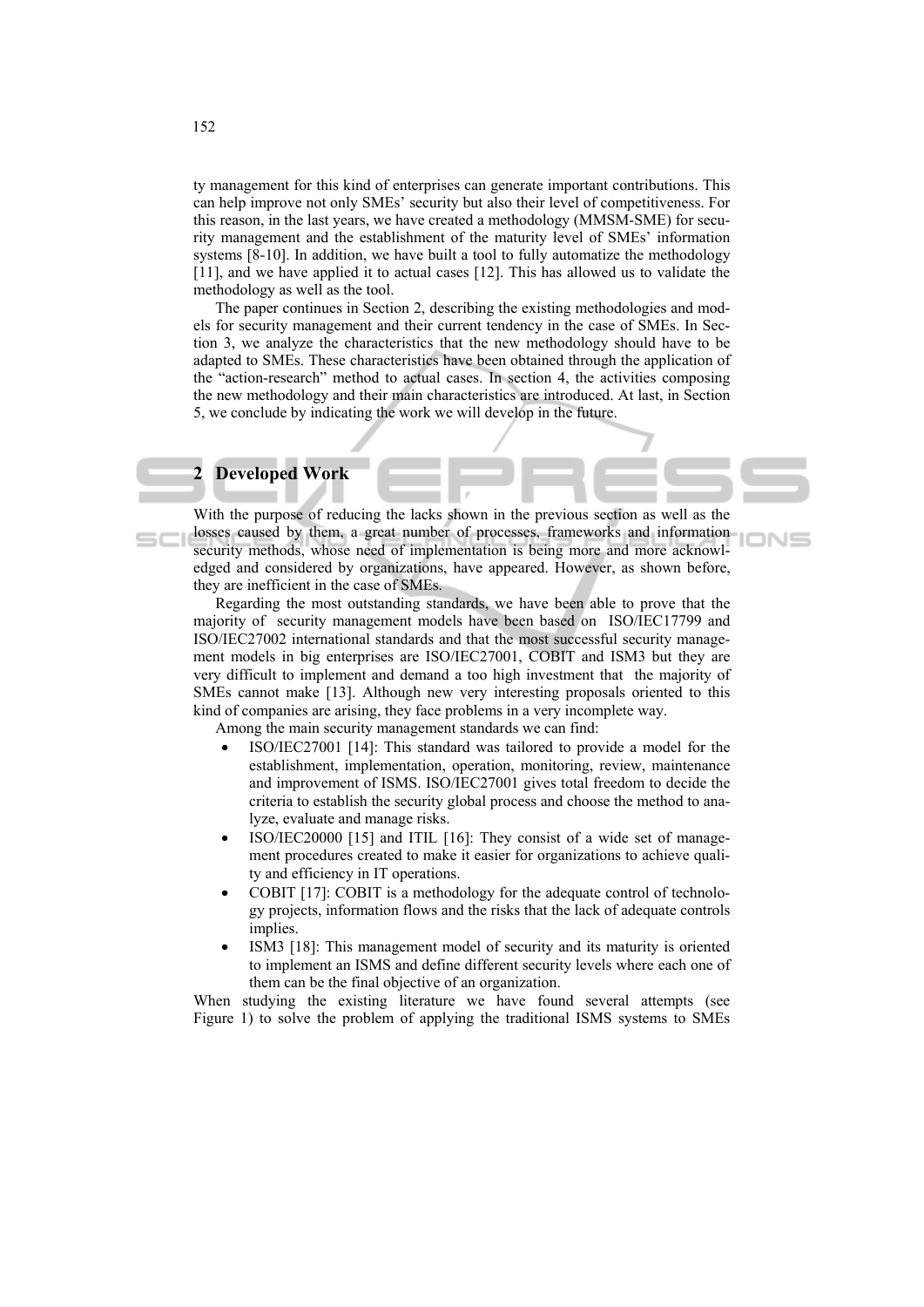centered in some aspects of ISMSs. In the following subsections, we will show some of the security management maturity models oriented to SMEs that are being developed. Although these models do not solve the existing problems, we consider that they make interesting contributions that must be analyzed. Among them, we can highlight the ones listed below: Eloff's proposal [19], Areiza's proposal [20], Dojkovski's proposal [21] and Sneza's proposal[22], IS2ME [23], Wiander and Holapa's proposal [24], Carey-Smith's proposal [25] and Tawileh's proposal [26].

In numerous bibliographic sources, the difficulty of using methodologies and maturity models for traditional security management that have been created for big enterprises in SMEs is detected and highlighted[27-30]. The fact that the application of this kind of methodologies and maturity models in SMEs is difficult and expensive is justified on repeated occasions. Moreover, organizations, even the big ones, tend more to adopt groups of processes related as a set than to deal with processes independently [31].

Therefore and to conclude this section, we can state that it is pertinent and appropriate to focus the problem of developing a new methodology for the management of security and its maturity for SMEs information systems with a model that validates its functioning together with a tool that supports this model, taking as a basis the problem that this kind of companies face and that has lead to continuous failures in the implementation attempts into this kind of enterprises.

**TECHNOLOGY PUBLICATIONS** 



## **3 Characteristics of an ISMS Oriented to SMEs**

SCIENCE *A*ND

The methodology for the management of security and its maturity in SMEs that has been developed allows any organization to manage, evaluate and measure the security of its information systems but it is mainly oriented to SMEs because they are the enterprises with a higher rate of failure in the implementation of the existing security management methodologies.

In this section, we analyze the characteristics that an ISMS should have for its implementation and correct functioning within the SMEs environment. These characteristics have been obtained through a detailed analysis of the ISO27001 standard and the action research method. Eleven main characteristics that we have determined that an ISMS implementation methodology oriented to SMEs should have: Life cycle of the ISMS, Framework, Oriented culture of security, good practice guides, risk analysis and management, metrics, maturity level, oriented SMEs, reuse of knowledge, software tools available, and case studies. These eleven characteristics have been obtained through the application of the "*action research method*" to actual cases.

One of the objectives pursued by the MMSM-SME methodology is to be easy to apply and that the model developed with it, allows us to obtain the highest possible level of automation and reusability with minimum information, collected in a very short period of time. In the methodology, we have prioritized speed and cost saving and to do so we have sacrificed the precision offered by other methodologies. That is to say, the developed methodology has the purpose of developing one of the best security configurations but not the optimum one, prioritizing time and cost saving against precision although guaranteeing that the obtained results have enough quality.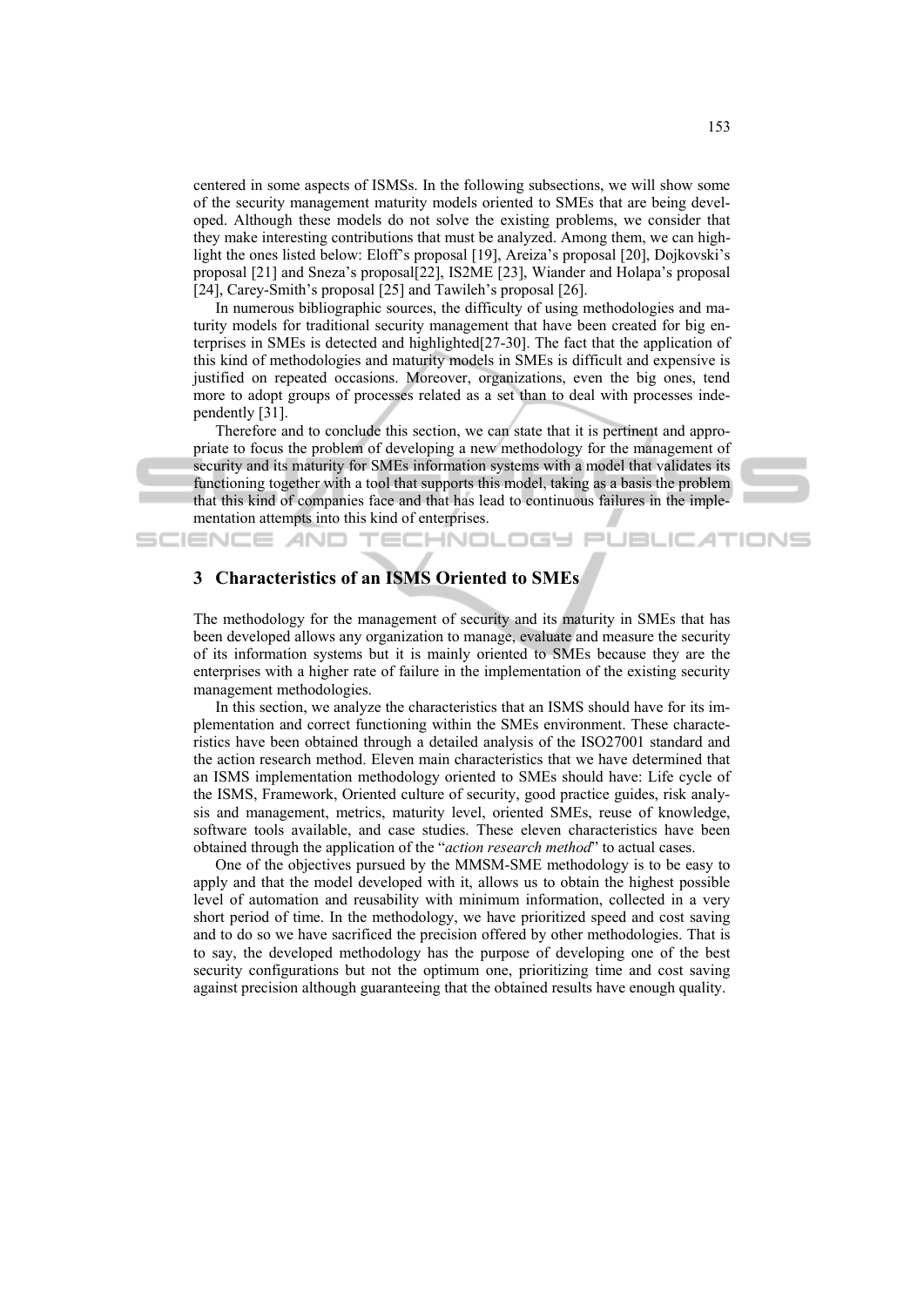|   |                                 | <b>ISMS</b> Cycle | Framework      | Maturity level | Security culture | Guide of good practices | Risk analysis and management | Metrics        | <b>Oriented to SMEs</b> | Reusing knowledge | Availability of a software tool | Practical cases |      |
|---|---------------------------------|-------------------|----------------|----------------|------------------|-------------------------|------------------------------|----------------|-------------------------|-------------------|---------------------------------|-----------------|------|
| S | <b>ISO/IEC27000</b>             | Yes               | Yes            | Yes            | Parc             | Yes                     | Yes                          | Parc           | N <sub>o</sub>          | N <sub>o</sub>    | Parc                            | Yes             |      |
|   | <b>ISO/IEC15408/CC</b>          | N <sub>0</sub>    | No             | Yes            | No               | No                      | No                           | Parc           | No                      | No.               | Parc                            | Yes             |      |
|   | ISO/IEC21827/SSE-<br><b>CMM</b> | Yes               | Yes            | Yes            | No               | No                      | Parc                         | No             | N <sub>o</sub>          | No                | Parc                            | Yes             |      |
|   | ISO/IEC20000                    | Yes               | Yes            | No             | No               | Yes                     | N <sub>0</sub>               | No             | No                      | N <sub>o</sub>    | Parc                            | Yes             |      |
|   | <b>ITIL</b>                     | Yes               | Yes            | No             | No               | No                      | No                           | No             | No.                     | No                | Parc                            | Yes             |      |
|   | <b>COBIT</b>                    | Yes               | Yes            | No             | Parc             | Yes                     | Yes                          | Yes            | No.                     | N <sub>o</sub>    | Yes                             | Yes             | 'IOI |
|   | ISM3                            | Yes               | Yes            | Yes            | No               | Yes                     | Parc                         | Yes            | Parc                    | No                | Parc                            | Yes             |      |
|   | Eloff's proposal                | No                | No             | Yes            | N <sub>o</sub>   | Yes                     | No                           | Yes            | Yes                     | No                | No                              | No              |      |
|   | Areiza's proposal               | N <sub>0</sub>    | No             | Yes            | No               | Yes                     | No                           | N <sub>0</sub> | Yes                     | N <sub>0</sub>    | No                              | No              |      |
|   | Dojkovski's proposal            | No                | Yes            | No             | Yes              | No                      | No                           | N <sub>0</sub> | Parc                    | N <sub>0</sub>    | N <sub>0</sub>                  | Parc            |      |
|   | IS2ME                           | Yes               | N <sub>o</sub> | No             | No               | Yes                     | No                           | No             | Yes                     | No                | Parc                            | Yes             |      |
|   | <b>ASD</b>                      | Parc              | Parc           | Yes            | No               | Yes                     | Parc                         | No             | Yes                     | N <sub>o</sub>    | No                              | Parc            |      |
|   | Carey-Smith proposal            | Parc              | N <sub>0</sub> | No             | No               | Yes                     | N <sub>0</sub>               | N <sub>0</sub> | Yes                     | Parc              | N <sub>0</sub>                  | No              |      |
|   | Tawileh's proposal              | Yes               | N <sub>0</sub> | No             | No               | No                      | No                           | No             | Yes                     | No                | No                              | Yes             |      |
|   | Sneza's proposal                | N <sub>0</sub>    | Yes            | No             | Yes              | N <sub>o</sub>          | N <sub>o</sub>               | No             | Parc                    | N <sub>0</sub>    | N <sub>0</sub>                  | Yes             |      |
|   | <b>MMSM-SME</b>                 | Yes               | Yes            | Yes            | Yes              | Yes                     | Yes                          | Yes            | Yes                     | Yes               | Yes                             | <b>Yes</b>      |      |

**Table 1.** Comparison of security management methodologies and desirable characteristics for ISMSs in SMEs.

In Table 1, we can see a comparison of the different models, methodologies and guides to manage security analyzed in the previous section including the methodology we have developed with the desirable characteristics for SMEs. We consider that the considered aspects can be fully fulfilled, partially fulfilled or not taken into account by the model. Now, we will describe each one of the analyzed aspects:

- **ISMS Cycle:** The model describes clearly the development, implementation and maintenance phases of the ISMS. Commonly, models use the PDCA cycle.
- *Framework:* The model describes clearly all of the elements composing the ISMS once implemented.
- *Maturity Levels:* The model is oriented to the implementation of a progressive security based on levels.
- **Security Culture:** The model has taken into account the orientation to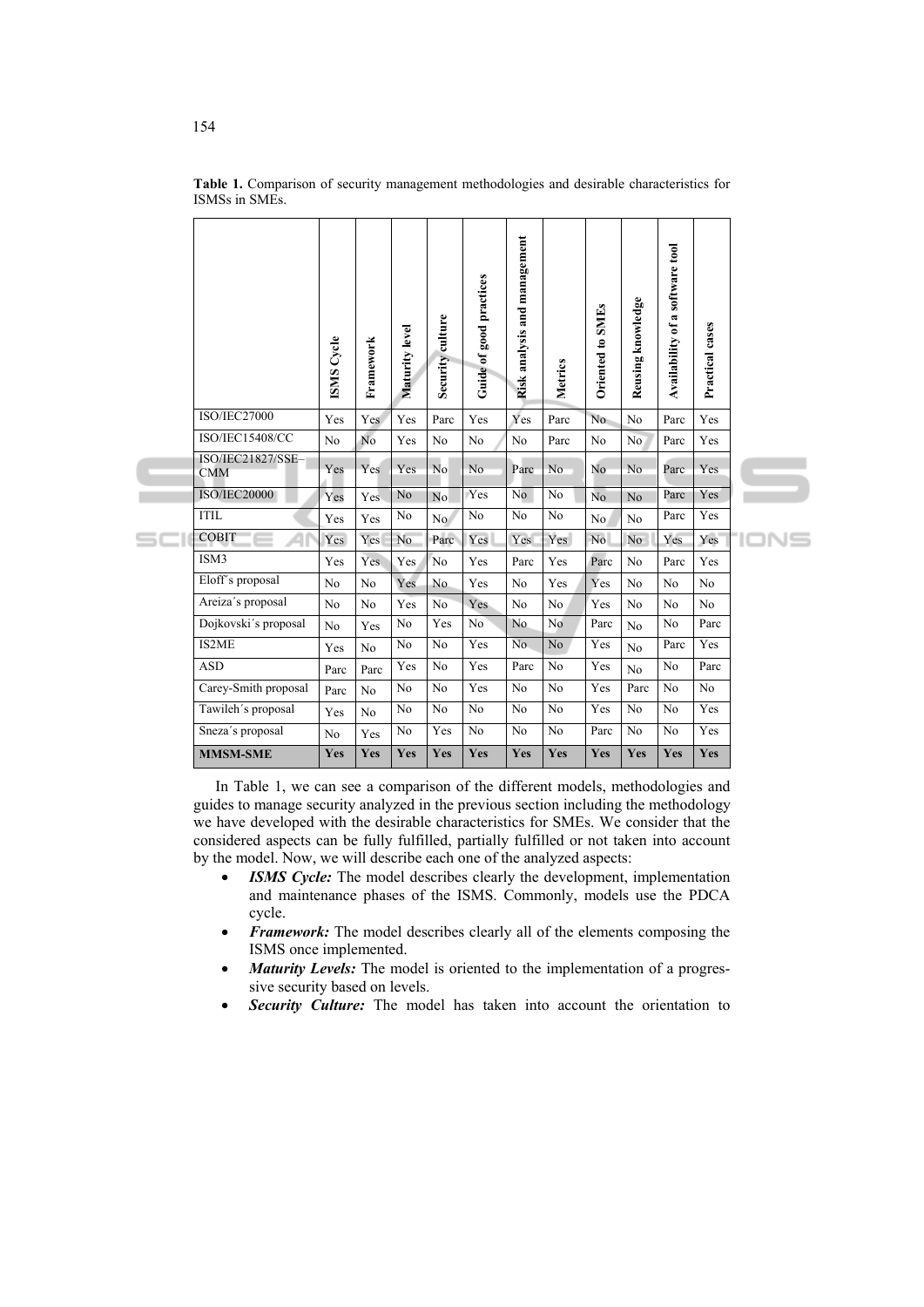securety culture and not only the technical and management orientation like the classical models.

- *Guide of Good Practices:* The model includes or considers the integration of a guide of good practices or security controls within the ISMS.
- *Risk Analysis and Management:* The model includes mechanisms for estimation and management of the risks to which the information system assets are exposed.
- Metrics: The model includes mechanisms for measuring the fulfillment of the security controls.
- *Oriented to SMEs:* The model has been developed thinking of the special case of SMEs.
- *Reusing Knowledge:* The model obtains knowledge from implementations in a way that this knowledge can be reused to facilitate further implementations.
- *Availability of a Software Tool:* The model is supported by a tool.
- *Practical Cases:* The model has been developed and refined from practical cases.

**4 MMSM-SME Methodology** 

In this section, we offer a global vision of the set of subprocesses and activities composing the MMSM-SME methodology [32] and the standards and proposals used for creating it.

The MMSM-SME methodology includes all aspects considered desirable for SMEs including the automatization of security management models to reduce the system generation costs and a development completely oriented to SMEs; avoiding the generalization of other models.

Other advantage of MMSM-SME as compared to the rest of analyzed models is that it uses the knowledge obtained during different implementations to reduce the ISMS generation costs in similar companies. To do so, it uses the concept of "schemas". This is especially relevant because it allows the understanding of the relationships between the elements forming the enterprise information with the objective of managing its security[33].

This methodology is formed by three subprocesses:

- Subprocess P1 (GEGS Generation of schemas). The main purpose of this subprocess is to allow the generation of a schema (structure formed by the main elements taking part in an ISMS and their relationships for a specific type of companies that share common characteristics -same sector and sizethat can be used later to reduce time and cost of ISMS generation for a company.
- Subprocess P2 (GSGS ISMS Generation): The main objective of this subprocess is to allow the generation of the elements that will form the security management system (ISMS) for a company, from a schema (structured generated through the GEGS subprocess) valid for a set of companies; performing this process at a reduced cost.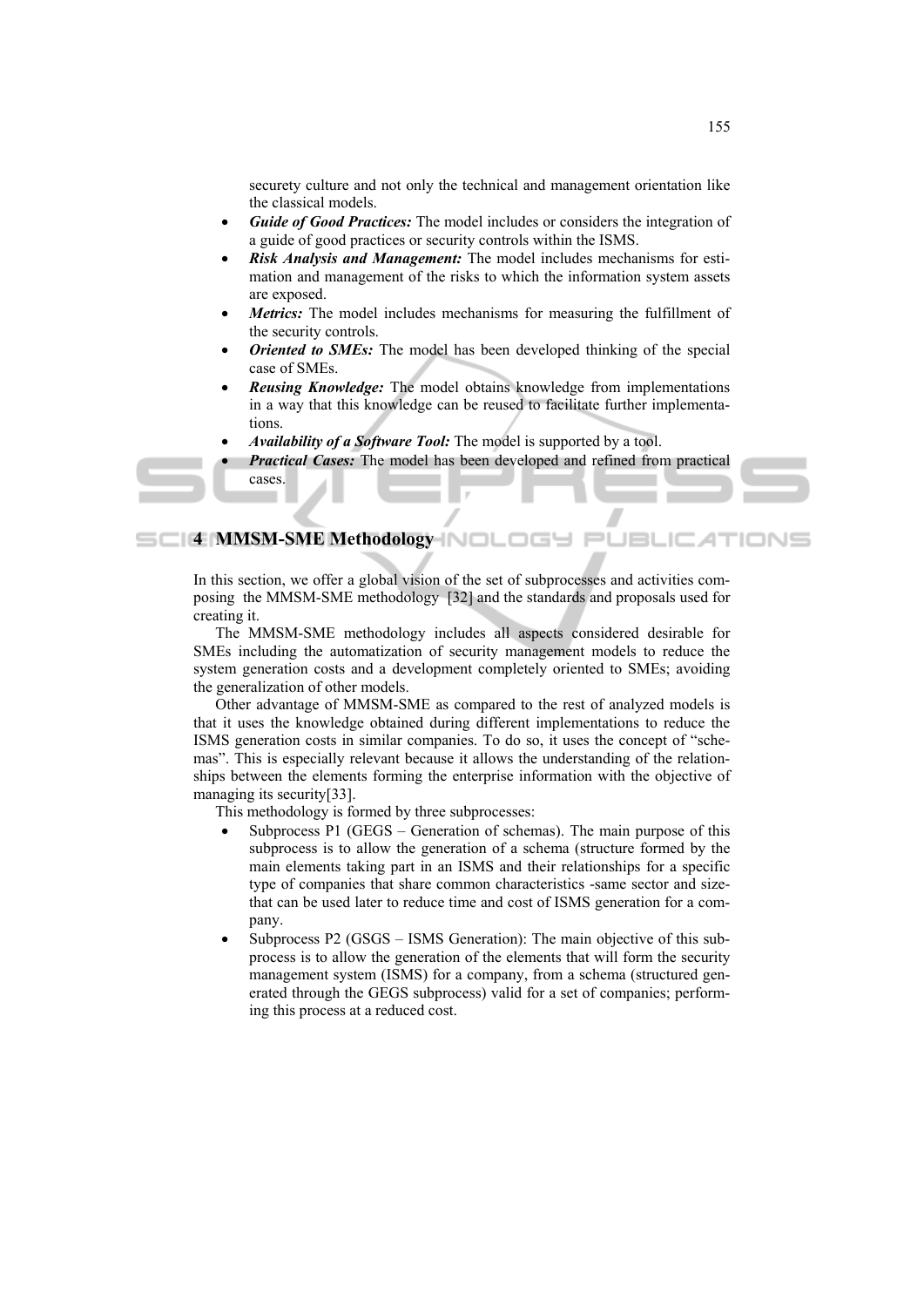Subprocess P3 (MSGS – ISMS Maintenance): The main objective of this subprocess is to allow and support the company to manage the information system security.

## **5 Conclusions and Future Works**

In this paper, we have carried out a review of the different guides and methodologies for the management of security and its maturity in information systems as well as of the processes associated with the implementation of the classical security management systems.

Regarding the most outstanding standards, we have been able to prove that the majority of security management models have been based on the ISO/IEC17799 international standard and that the most successful security management models in big enterprises are ISO/IEC27001, COBIT and ISM3 but they are very difficult to implement and demand a too high investment that the majority of SMEs cannot make [13]. Although, new very interesting proposals oriented to this kind of companies are arising; they face problems in a very incomplete way.

In numerous bibliographic sources, the difficulty of using methodologies and maturity models for traditional security management that have been created for big enterprises in SMEs is detected and highlighted[29, 30]. The fact that the application of this kind of methodologies and maturity models in SMEs is difficult and expensive is justified on repeated occasions. Moreover, organizations, even the big ones, tend more to adopt groups of processes related as a set than to deal with processes independently [31].

The main problem of all management models of security and its maturity presented is that they are not being successful when being implemented into SMEs. This is mainly due to the following reasons:

- Some models were developed thinking of big organizations (ISO/IEC27001, ISO/IEC21827, Common Criteria, ISO/IEC20000, ITIL, COBIT) and of the organizational structures associated with them.
- Others (ISM3, Areiza's proposal, Eloff's proposal, ASD, IS2ME, Carey-Smith's proposal, Tawileh's proposal) have attempted to focus SMEs problems but they are incomplete models that only face part of the problem. Furthermore, most of them are theoretical models and are still being developed.

All these standards and proposals for security management are very important and their contributions have been taken into account for the development of the stated methodology.

As a result of this research, we have been able to obtain the set of characteristics that an ISMS oriented to SMEs should have and how we can face each one of these characteristics using different components of the most relevant standards and researches existing today.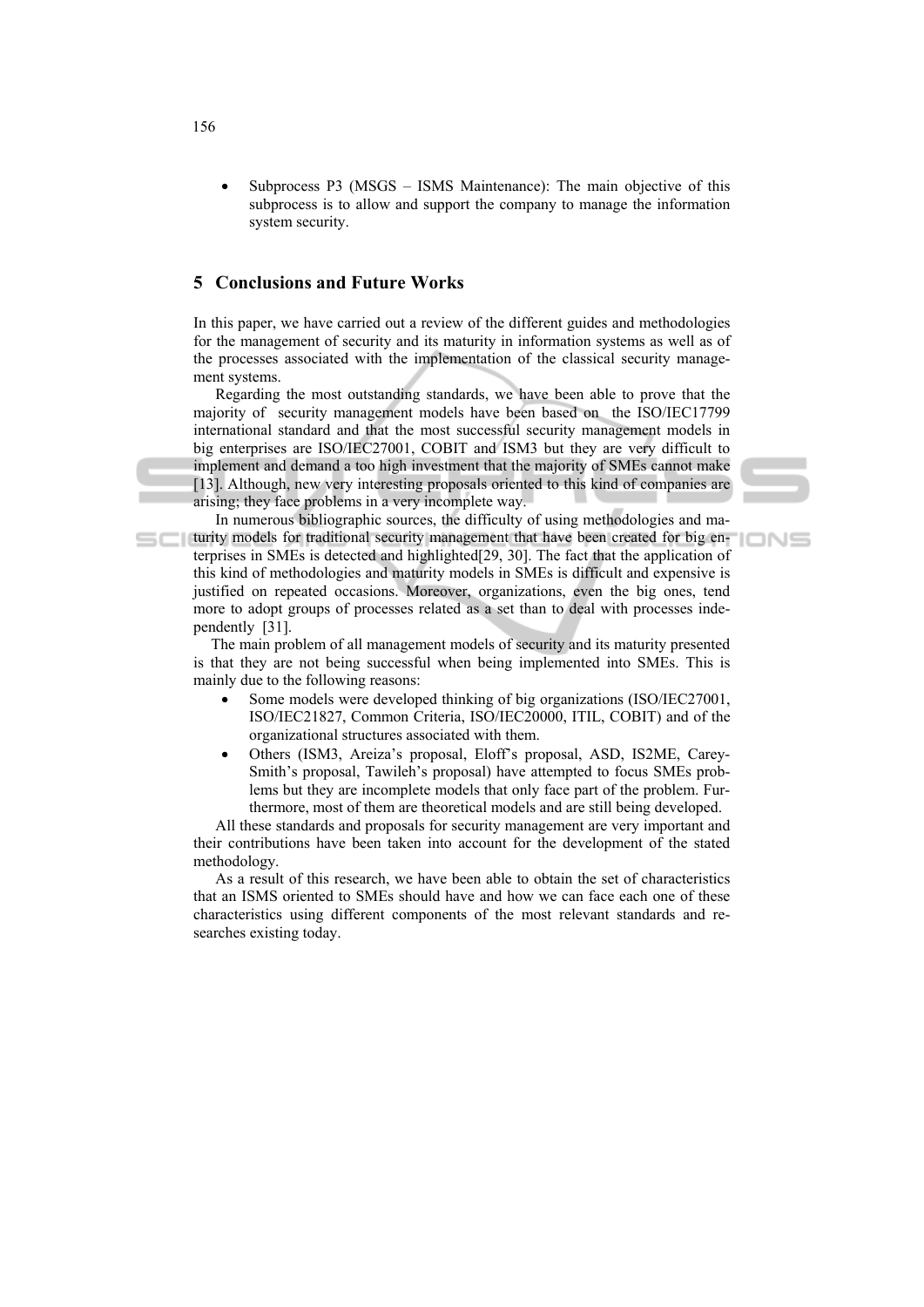### **Acknowledgements**

This research is part of the following projects: MEDUSAS (IDI-20090557), financed by the Centre for Industrial Technological Development (CDTI), ORIGIN (IDI-2010043(1-5)) financed by the CDTI and the FEDER, BUSINESS (PET2008-0136) awarded by the Spanish Ministry for Science and Technology and MARISMA (HITO-2010-28), SISTEMAS (PII2I09-0150-3135) and SERENIDAD (PII11-0327- 7035) financed by the Council of Education and Science of the Castilla-La Mancha Regional Government.

#### **References**

- 1. Kluge, D. *Formal Information Security Standards in German Medium Enterprises.* in *CONISAR: The Conference on Information Systems Applied Research.* 2008.
- 2. Dhillon, G. and J. Backhouse, *Information System Security Management in the New Millennium.* Communications of the ACM, 2000. 43(7): p. 125-128.
- 3. Park, C.-S., S.-S. Jang, and Y.-T. Park, *A Study of Effect of Information Security Management System [ISMS] Certification on Organization Performance.* IJCSNS International Journal of Computer Science and Network Security., 2010. 10(3): p. 10-21.
- 4. Barlette, Y. and V. Vladislav. *Exploring the Suitability of IS Security Management Stan-*IONS *dards for SMEs*. in *Hawaii International Conference on System Sciences, Proceedings of the 41st Annual*. 2008. Waikoloa, HI, USA.
	- 5. Fal, A.M., *Standardization in information security management* Cybernetics and Systems Analysis 2010. 46(3): p. 181-184.
	- 6. Wiander, T. and J. Holappa, *Theoretical Framework of ISO 17799 Compliant. Information Security Management System Using Novel ASD Method.*, in *Technical Report*, V.T.R.C.o. Finland, Editor. 2006.
	- 7. Coles-Kemp, E. and R.E. Overill. *The Design of Information Security Management Systems for Small-to-Medium Size Enterprises.* in *ECIW - The 6th European Conference on Information Warfare and Security.* 2007. Shrivenham, UK: Defence College of Management and Technology.
	- 8. Sánchez, L. E., et al. *MMISS-SME Practical Development: Maturity Model for Information Systems Security Management in SMEs.* in *9th International Conference on Enterprise Information Systems (WOSIS'07).* 2007b. Funchal, Madeira (Portugal). June.
	- 9. Sánchez, L. E., et al. *Developing a model and a tool to manage the information security in Small and Medium Enterprises*. in *International Conference on Security and Cryptography (SECRYPT'07).* 2007a. Barcelona. Spain.: Junio.
	- 10. Sánchez, L. E., et al. *Developing a maturity model for information system security management within small and medium size enterprises.* in *8th International Conference on Enterprise Information Systems (WOSIS'06)*. 2006. Paphos (Chipre). March.
	- 11. Sánchez, L. E., et al. *SCMM-TOOL: Tool for computer automation of the Information Security Management Systems*. in *2nd International conference on Software and Data Technologies (ICSOFT'07).* . 2007c. Barcelona-España Septiembre.
	- 12. Sánchez, L. E., et al. *Practical Application of a Security Management Maturity Model for SMEs Based on Predefined Schemas.* in *International Conference on Security and Cryptography (SECRYPT'08).* 2008. Porto–Portugal.
	- 13. Velásquez, N. and M. Estayno. *Desarrollo y Mantenimiento Seguro de Software para Pyme: MoProSoft alienado a ISO/IEC 17799:2005*. in *IV Congreso Iberoamericano de Seguridad Informática (CIBSI'07).* 2007. Mar de Plata. Argentina.: Noviembre.